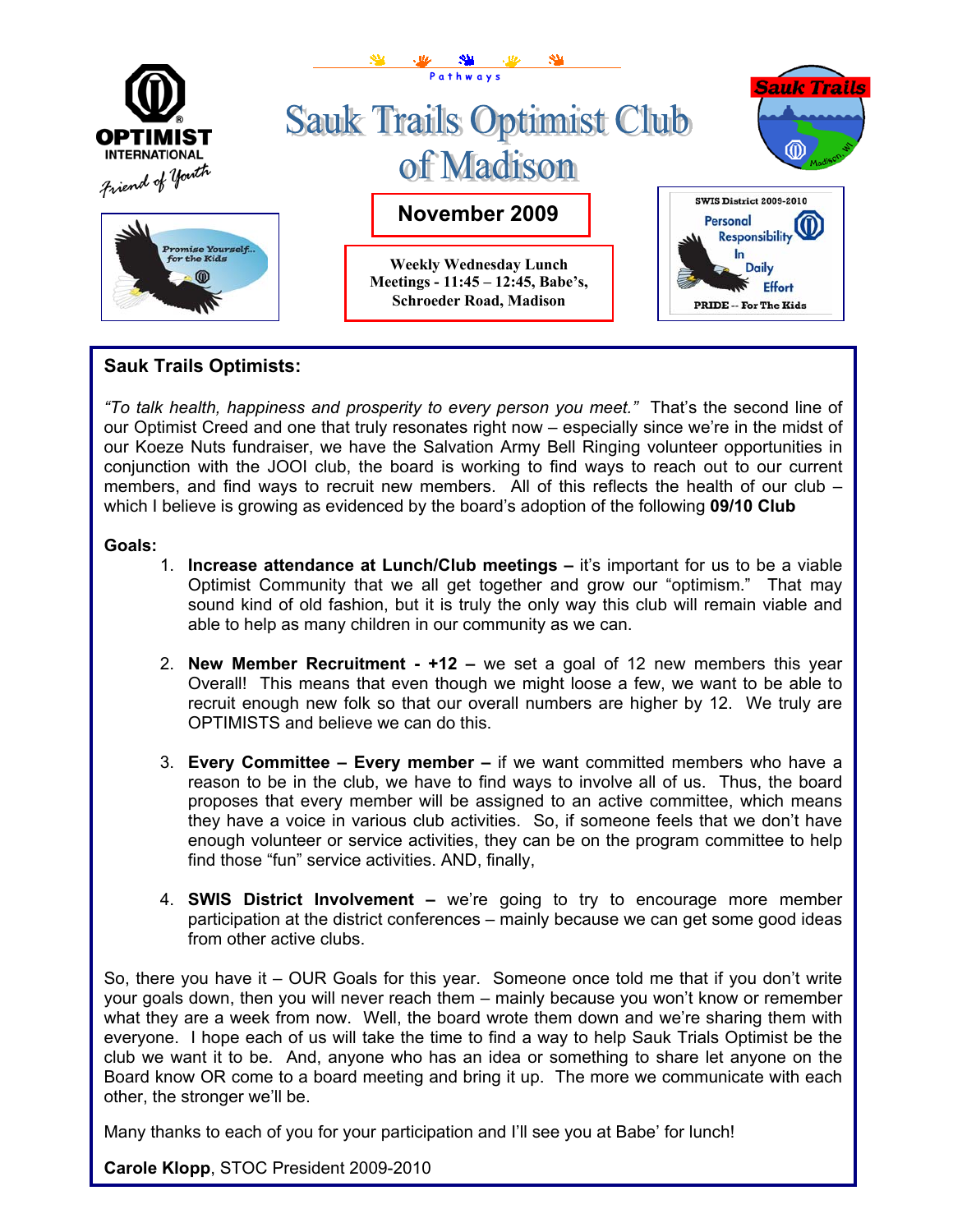#### **November 2009 Sauk Trails Optimist Club, Ltd. Page 2 of 4**

#### **Sauk Trails Optimist Club – STOC Board Meeting Good Shepherd Lutheran Church, October 6th, 2009**

**Members in Attendance**: President: Carole Klopp; Past President: Kevin Campos; Sec/Treas: Gene Spindler; VP: Alison Scherer; Board Members: Pat Beiersdorf, Ray Schmitz, Bonnie Spindler, Kathy Johnson, Jeff Hosking **Not attending** –Bob Wortinger.

Carole Klopp called the meeting to order at 4:50 pm.

The minutes of the September 1st Board Meeting were discussed. Several corrections to the minutes were made. A motion was made (Kathy Johnson), seconded (Ray Schmitz) and passed to approve the amended minutes of the September Board Meeting.

The Financial Report through September 30, 2009 was presented to the Board. The Board discussed the information provided. A motion was made (Ray Schmitz), seconded (Alison Scherer) to accept the financial report as presented.

The President's report (09/10 Planning) was given by Carole Klopp. Carole reported that she and Gene Spindler had met with Lyn at Babe's and that we would continue to hold our luncheon meetings at Babe's through December of 2009. We will meet each Wednesday with the exceptions of November  $18<sup>th</sup>$  and  $25<sup>th</sup>$  and December  $30<sup>th</sup>$ . There was discussion on member recruitment and a possible change in location for our luncheon meetings. Kevin Campos and Jeff Hosking will check on a possible location in the Sauk Trails area to have Club lunch meetings at beginning in January 2010. They will report back to the Board with information on this at a future board meeting.

The Board discussed having Committee Chairs for the four committees and the following Committees were established with Chairpersons:

> Membership – Jeff Hosking Fund Raising – Kevin Campos & Kathy Johnson Social – Alison Scherer Service Events – Bonnie Spindler & Pat Beiersdorf

The SWIS District Conference will be held on October  $24<sup>th</sup>$  in Platteville and will be attended by Jeff Hosking and Steve Bailey. The Board discussed Local-District Service Events and it was decided to participate in Special Olympics Bowling (Oct  $24^{th}$  & Nov  $7^{th}$ ) and Salvation Army Bell Ringing (Dec 3,4,5,10,11,12,17,18,19). The bell ringing is from 6-8 pm on Thursday and Friday and from 10 am to 8 pm on Saturday in 2 hour shifts.

Kevin Campos requested that his wife, Kristi, be removed as a member. A motion was made (Gene Spindler), seconded (Jeff Hosking) and passed to remove Kristi Campos from membership.

A motion was made (Alison Scherer), seconded (Jeff Hosking) and passed to adjourn. The date, time and location for the next Board Meeting **is set for 4:45 on November 3rd at**  Good Shepherd Lutheran Church. (December Board Meeting: Dec. 7<sup>th</sup>).

**Gene Spindler,** Secretary/Treasurer 2008-2009

#### ANY Optimists for Sauk Trails Club

Please put these dates on your calendar and try to make some of these SWIS Conferences. There should be club representation at each quarterly conference to acquire the information.

#### **FUTURE 2009 – 2010 CONFERENCES SCHEDULED**

February 6, 2010 UW-Whitewater

May 8, 2010 Wisconsin Dells Kalahari August 14, 2010 Pewaukee Radisson Inn

Editor: Bonnie Spindler [blspindler@charter.net](mailto:blspindler@charter.net) December Newsletter Articles Due by 11/29/2009

> **Sauk Trails Club Officers 0910**

> > **President**

Carole Klopp

**Secretary/Treasurer**

Gene Spindler

**Past President**

Kevin Campos

**Vice President**

Alison Scherer

#### **Board of Directors**

Jeff Hosking Bob Wortinger Kathy Johnson Pat Beiersdorf Bonnie Spindler Ray Schmitz



### **Sauk Trails Optimist Club Board Decision on Fund-Raisers**

A motion was made and passed that all Club members are required to purchase or sell \$100 of Bucky Books, Koeze Nut items or Football Craze tickets. Members who do not complete this fund raising activity during the Club fiscal year (October  $1<sup>st</sup>$  – September  $30<sup>th</sup>$ , beginning in 2009) will be billed an additional  $$50$  on the  $4<sup>th</sup>$  Quarter statement, July-September, as a donation to the Youth and Community Foundation.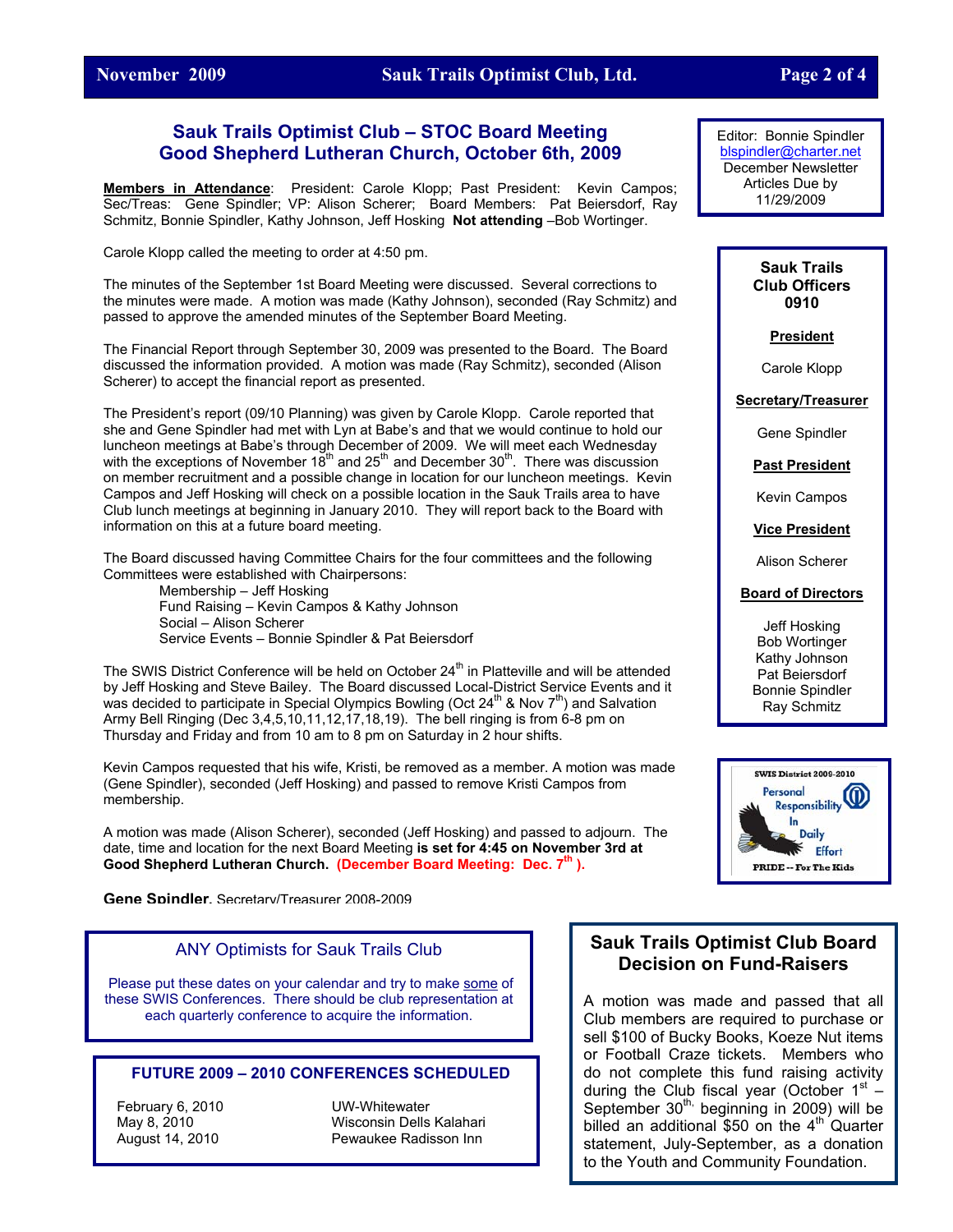### **November 2009 Sauk Trails Optimist Club, Ltd. Page 3 of 4**

### **Special Olympics Bowling**

The annual Special Olympics bowling tournaments were held **October 24th and November 7th.** Thanks so much to Rick Thomas for coordinating this yearly activity and Steve Bailey and Janine Richgels for also volunteering to help these wonderful bowlers on these Special Olympics Bowling days.

# **2009 Koeze Nut Fundraiser**

Our club kicked off our annual Koeze Nut Fundraiser was in October. We had over \$1200 in profits last year, and hope to top \$1500 in profits in 2009!

**What you need to know to sell Koeze Nuts:**

- Order deadlines were: **November 11<sup>th</sup>** for Thanksgiving sales, and **December 9<sup>th</sup>** for Christmas sales.
- Bring order forms to Wednesday meetings or contact Rick Thomas at 212-7582 or [jathoma2@wisc.edu](mailto:jathoma2@wisc.edu)
- **Collect money up front** with checks made payable to **Sauk Trails Optimist Club.**
- Products normally available include: -**Colossal Cashews and Classic Mixed Nuts** in decanters, canisters and boxes. -**Milk or Dark Chocolate Puddles** in decanters and boxes -**Delan Caramel Crunch and Chocolate Covered Dried Cherries -Executive Gift Packs**-combinations for corporate clients
- Product prices range from \$11.75-\$50.00+
- Come to a weekly meeting or contact Rick Thomas for promotional information, brochures or order forms.
- You can look at the online catalog at: [http://koeze.com,](http://koeze.com/) but please order all products from the club so we get the profits from this fundraiser.

There are two parts to the Koeze Nuts Fundraiser: 1) Accumulating the orders from everyone and ordering the Koeze products. 2) Distributing the Koeze products when they come in. If you have an interest in helping out with either of these tasks, please contact Rick Thomas as soon as possible.



#### **Student of the Month Program**

The Student of the Month program was held on **November 11th , and will be held in** February and May. Each quarter 3 students will be honored at a Babe's luncheon..

# **UW Football Booth**

Thanks so much to Steve Bailey and his family for covering all the UW Football games. There is one left this season on 11/14 against Michigan.

### **Progressive Dinner**

The annual STOC Progressive Dinner is scheduled for **Sunday, January 31st, 2010.** More info and sign-up will be coming from Alison Scherer, Social Chair.

# **46th Annual Madison Area Service Clubs Luncheon – MASCC**

#### **DATE:** November 18<sup>th</sup>, 2009 **TIME:** Noon – 1:30 PM

Mendota Rooms 1 –4. (\$20 cost, \$10 paid by club)

**LOCATION**: Alliant Energy Center, **LUNCH:** Lunch Cost \$10.00 /optimist (post billed)

**SPEAKER:** Casey FitzRandolph, Noted Child , Advocate & Olympic Speed Skater

**MASCC tickets, for the 18 who signed up, were distributed at lunch, November 11th, Those who were not at** lunch can pick them up at 11:45 am from Gene Spindler on November 18<sup>th</sup> at the Alliant Energy Center.

Our own **Rick Thomas** was nominated for the Ruth Gordon Award. This award will be given to someone who over a period of time, has exemplified the concept of volunteer service for the betterment of the community, either individually or though a service club. (Please wear a name tag, an OI incentive).

See more information at this following 'link': [http://www.madison.com/communities/mascc/library/files/Chair%20Invite%20Letter.pdf](http://www.madison.com/communities/mascc/library/files/Chair Invite Letter.pdf)